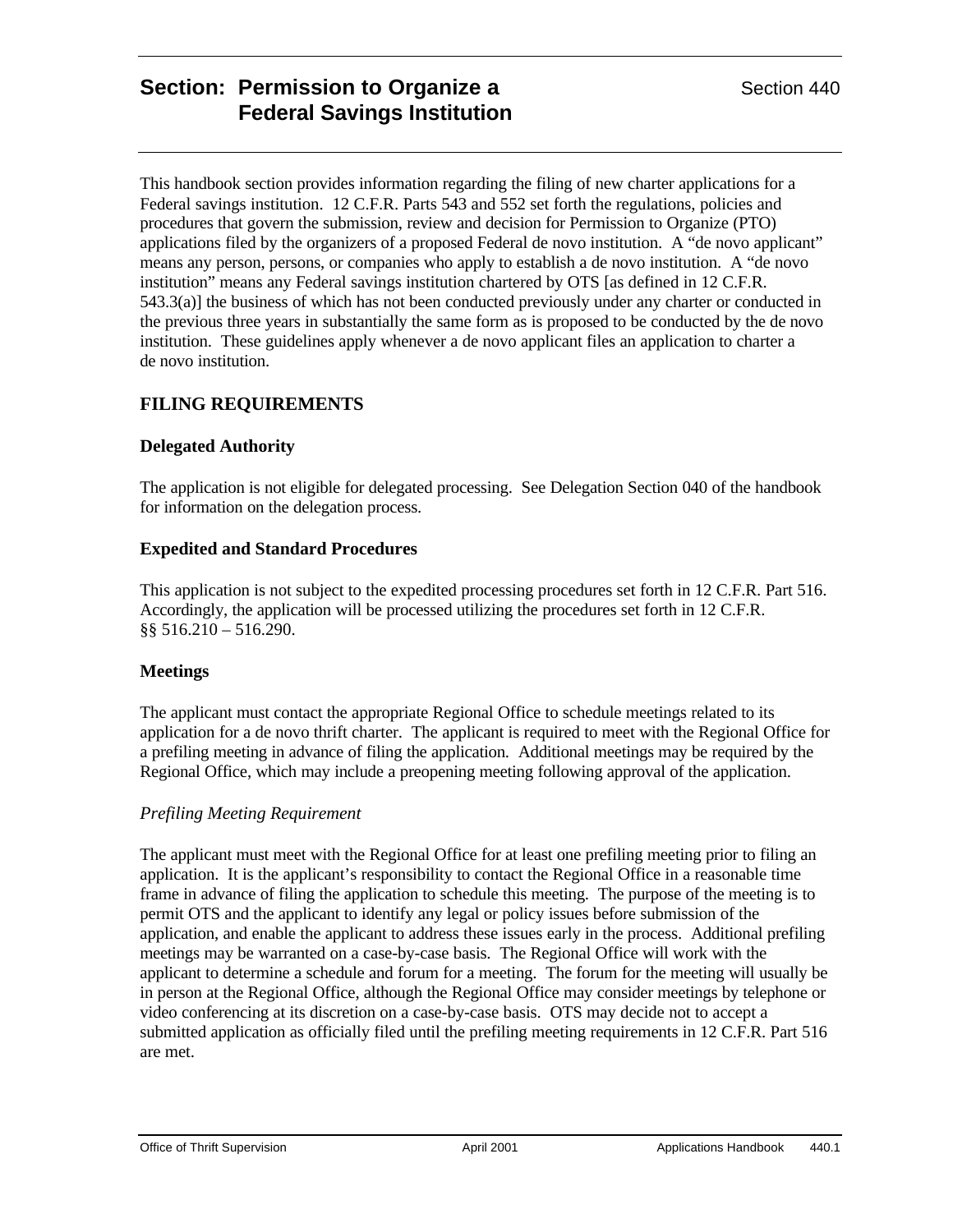When a meeting is required, the applicant should contact the Regional Office to determine who should attend the meeting. These individuals will be expected to discuss the salient aspects of the proposed transaction. The applicant must submit a draft business plan to the Regional Office prior to the meeting in a time frame in advance of the meeting acceptable to the Regional Office. At a minimum, the plan should:

- Describe clearly and completely the projected operations and activities;
- Provide financial projections for a three-year period;
- Discuss the associated risks of the proposed activities and operations contemplated in the plan;
- Identify all or a majority of the proposed director and key senior executive officers with documentation to support that these individuals have the required qualifications and experience to prudently oversee operations; and
- Demonstrate how the charter will serve the credit and lending needs in its target market.

# *Preopening Meeting*

In most cases, the applicant will meet with the Regional Office for a "preopening" meeting following approval of the de novo application, but prior to the savings institution opening for business. The Regional Office will contact the applicant to discuss the forum for the meeting and who should attend. In most cases, at least the organizers, board of directors, and senior executive management should attend. Regional Office staff will discuss with the applicant: satisfaction of conditions of approval; supervision and examination process; responsibility and fiduciary duty of the board of directors and management; regulatory issues germane to the successful opening of the savings institution; and, Regional OTS resources and contacts available to the institution.

#### **Information and Form Requirements**

The applicant must file the application with the appropriate Regional Office and the Applications Filing Room (AFR) in OTS-Washington in accordance with 12 C.F.R. Part 516. The applicant is required to file the original and two copies of this application and the applicable application filing fee(s) with the appropriate Regional Office, and file three copies of the application with the AFR. When a transaction requires submission of additional copies, as in the case of a merger transaction subject to the Bank Merger Act, the additional copies should be sent to the appropriate Regional Office. The original filing, all copies, and all exhibits and other pertinent documents must be clearly marked and captioned as to the type of filing. One copy must contain original signatures on all executed documents. See Application Filing Requirements in Section 010 of this handbook.

The PTO application is filed under the cover of one of two variations of OTS Form 138:

• Form 138-E Application for Permission to Organize a Federal Mutual Savings Association or Savings Bank; or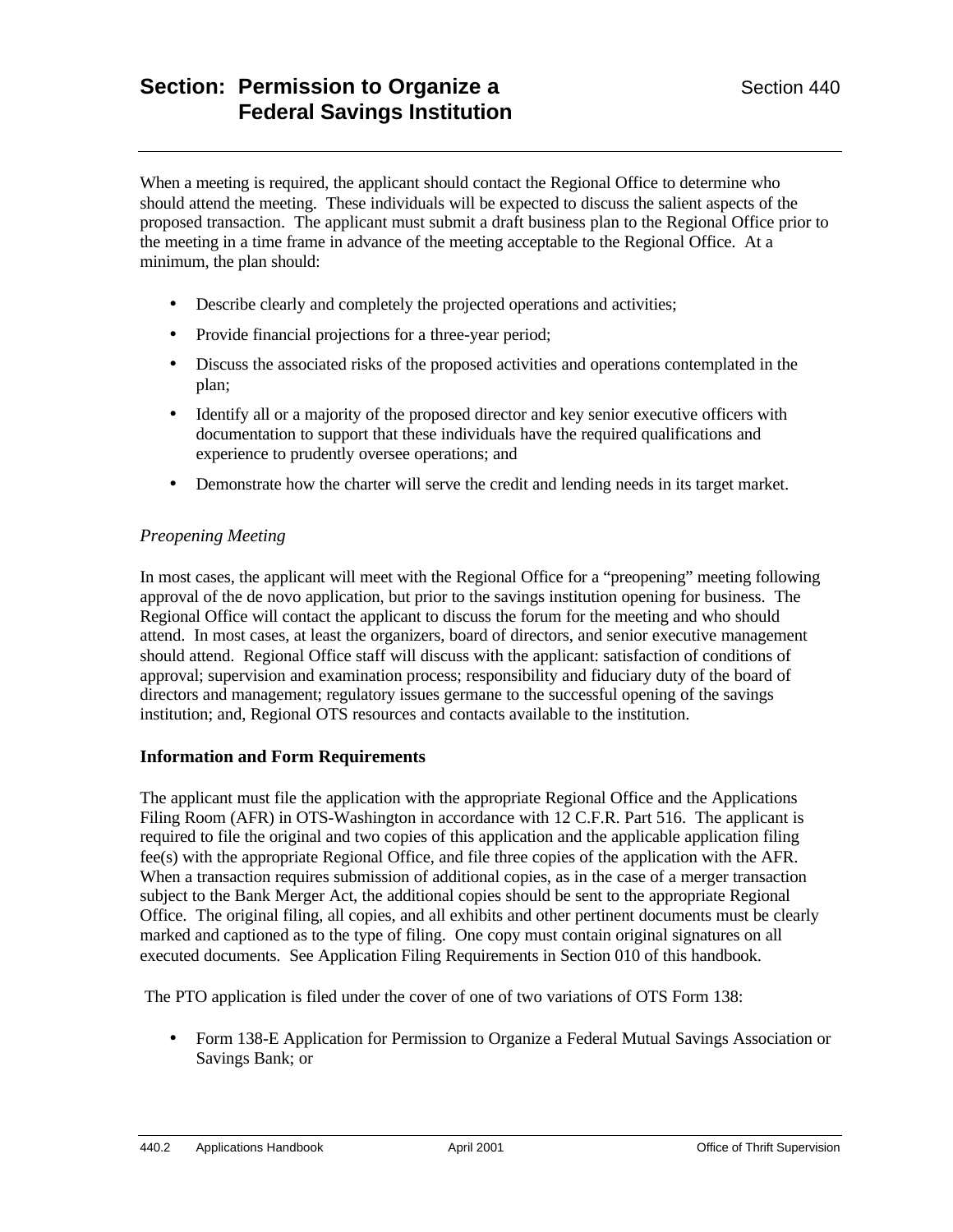• Form 138-F Application for Permission to Organize a Federal Stock Savings Association or Savings Bank.

The applicant is required to submit all documents and information set forth in OTS Form 138. The application form addresses seven categories of information requirements:

- Overview
- Management
- Capital
- Characteristics of the Community
- Community Reinvestment Act
- Premises and Fixed Assets
- Other Information

Stock institutions must also submit:

- Sample Stock Certificates, including restrictive legends;
- For de novo institutions with holding companies, copies of the holding company charter, bylaws, a description of business operations including background, and the most recent and past five years' certified financial statements;
- Proposed voting trust agreements, if applicable; and
- Proposed offering materials if applicable.

For transactions where the de novo charter is combined with an existing operating financial institution, the following information must be submitted for the existing institution:

- The most recent State and/or Federal banking examinations;
- Audit reports and annual reports for the past three years; and
- The most recent published financial statements for the past three years.

Additional forms or filings to supplement OTS Form 138 may be necessary, e.g., forms seeking approval for subsidiaries, holding companies, trust powers, biographical and financial reports complete with supporting documentation, and business plan. These forms and/or instructions are available on the OTS Website.

#### **Confidentiality**

The applicant must submit in writing, concurrently with the submission of the application, any requests to keep specific portions of the application confidential. In accordance with the Freedom of Information Act, the request should discuss the justification for the requested treatment and should specifically demonstrate the harm (e.g., to competitive position, invasion of privacy) that would result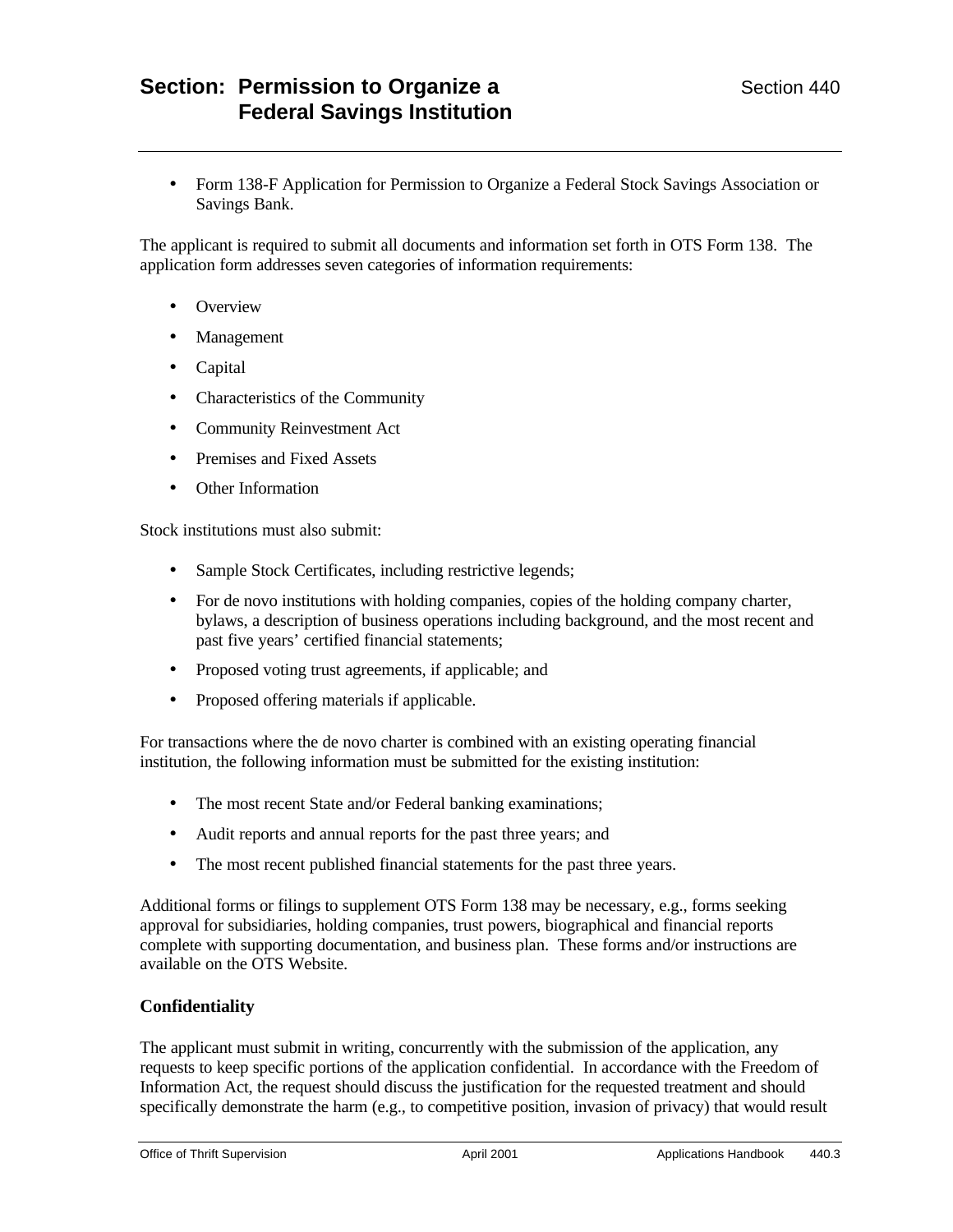from the public release of information. OTS will not treat as confidential the portion of an application describing the plan to meet the Community Reinvestment Act objectives.

Information for which confidential treatment is requested should be: (i) specifically identified in the public portion of the application by reference to the confidential section; (ii) separately bound; and (iii) labeled "confidential." The applicant should follow these same procedures when filing supplemental information to the application. OTS will determine whether information designated as confidential must be made available to the public under the Freedom of Information Act. OTS will advise the applicant before it makes information designated as confidential available to the public.

# **Special Considerations**

## *Publication Requirements*

The applicant must publish notice of its intent to organize a Federal savings institution no earlier than seven days before and no later than the date of filing of the application, in accordance with the requirements of 12 C.F.R. Part 516 Subpart A. Notice must be published in a newspaper printed in the English language and having a general circulation in the community in which the home office of the new savings institution is to be located. If the Regional Office determines that the primary language of a significant number of adult residents of the community is a language other than English, the applicant may also be required to publish notice simultaneously in the appropriate language(s).

OTS may require an applicant to publish a new public notice of the application in circumstances when an applicant submits a revision to the application, or submits new or additional information, or when a major issue of law or change in circumstance arises after filing the application. OTS has the discretion in these circumstances to require republication if it determines that the public has not had adequate notice and opportunity to comment on the application due to the substantial change. OTS will notify the applicant if a new public notice of a revised application must be published.

Additional public notice requirements may apply for transactions involving mergers or branch purchase applications filed pursuant to 12 C.F.R. § 563.22, or change of control applications filed pursuant to 12 C.F.R. § 574.3. Combined public notice may be published consistent with existing OTS policy. See Publication Forms Section 020 of the Handbook for examples of publication language.

#### • Comment Procedures

Any person may submit a written comment to the Regional Office supporting or opposing a de novo application within 25 days after the filing date of the application. OTS will not consider any late filed comments unless: the commenter demonstrates good cause for why they could not submit a timely comment, or, OTS concludes that the comment addresses a significant regulatory concern and will assist in the disposition of the de novo application. OTS can extend the 25-day comment period with demonstrated good cause for why a commenter was unable to submit a timely comment. The duration of an extension request is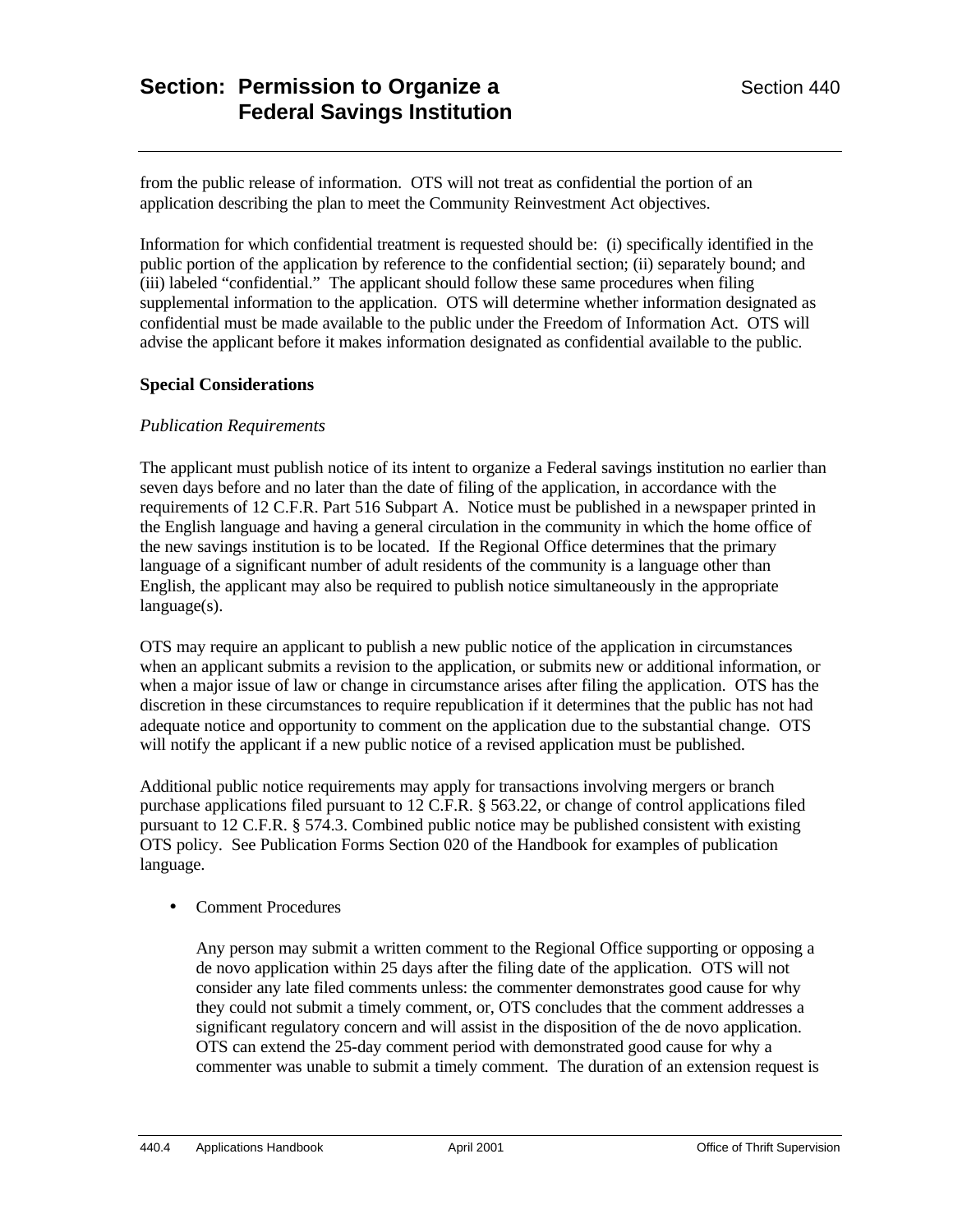subject to the discretion of OTS on a case-by-case basis, after consideration of the unique circumstances of each extension request.

The comment should recite relevant facts, including any demographic economic or financial data supporting the commenter's position. If the commenter opposes the application, the comment should also: 1) address at least one reason for denial based upon regulatory criteria for denial; 2) support the reason for denial with relevant facts and supporting data; and, 3) address how the approval of the application is harmful to the community or the commenter. While OTS will accept and consider all comments, including those that do not meet all of the content criteria, commenters are encouraged to include all relevant information and arguments.

The commenter may also request an informal meeting pursuant to 12 C.F.R. §§ 516.120 and 516.170 with their comment, along with a description of the issues and facts to be discussed and justification for why written submissions are insufficient to adequately address those facts or issues.

If the commenter has filed a written request for a meeting and the request contains the required information set forth in 12 C.F.R. 516.120(b), OTS will arrange a meeting. If an informal meeting is requested, the commenter must simultaneously send a copy of the written request to the applicant. OTS will generally provide an applicant an appropriate opportunity and period of time to respond to submitted comments.

OTS will facilitate the informal meeting between the applicant, the commenter(s) and any other interested person(s). OTS has discretion to determine the format of the meeting, including telephone conference or face-to-face meetings. OTS will inform the applicant and commenters requesting an informal meeting of its decision on a request for a meeting, or of its decision to hold an informal meeting on its own initiative. OTS may also invite any other interested persons to attend. OTS will inform the participants of the date, time, location and format for the meeting in reasonable time in advance. OTS anticipates that informal meetings will be sufficient to facilitate the resolution of issues in most cases.

If an informal meeting fails to facilitate the resolution of issues to the satisfaction of any participant in an informal meeting, OTS may proceed to conduct a formal meeting before a presiding officer upon the filing of a request. Any participant requesting a formal meeting pursuant to 12 C.F.R. §§ 516.170 and .180, should submit a request to OTS within three days after the informal meeting, and provide copies of its request to the other participants of the informal meeting. The request must describe the nature of the issues or facts to be presented and must demonstrate that material issues or facts have not been adequately addressed by the informal meeting, and that a formal meeting is necessary to develop a record sufficient to support a determination on those facts or issues. OTS will not arrange an informal meeting where a request is clearly frivolous or clearly lacking a factual basis. OTS may elect to hold a formal meeting on its own initiative if deemed necessary to assist in the disposition of the application or issues raised by the application.

OTS will issue a Notice of Formal Meeting if it decides to hold a formal meeting, and send the notice to the applicant, to any person requesting a formal meeting, and to any interested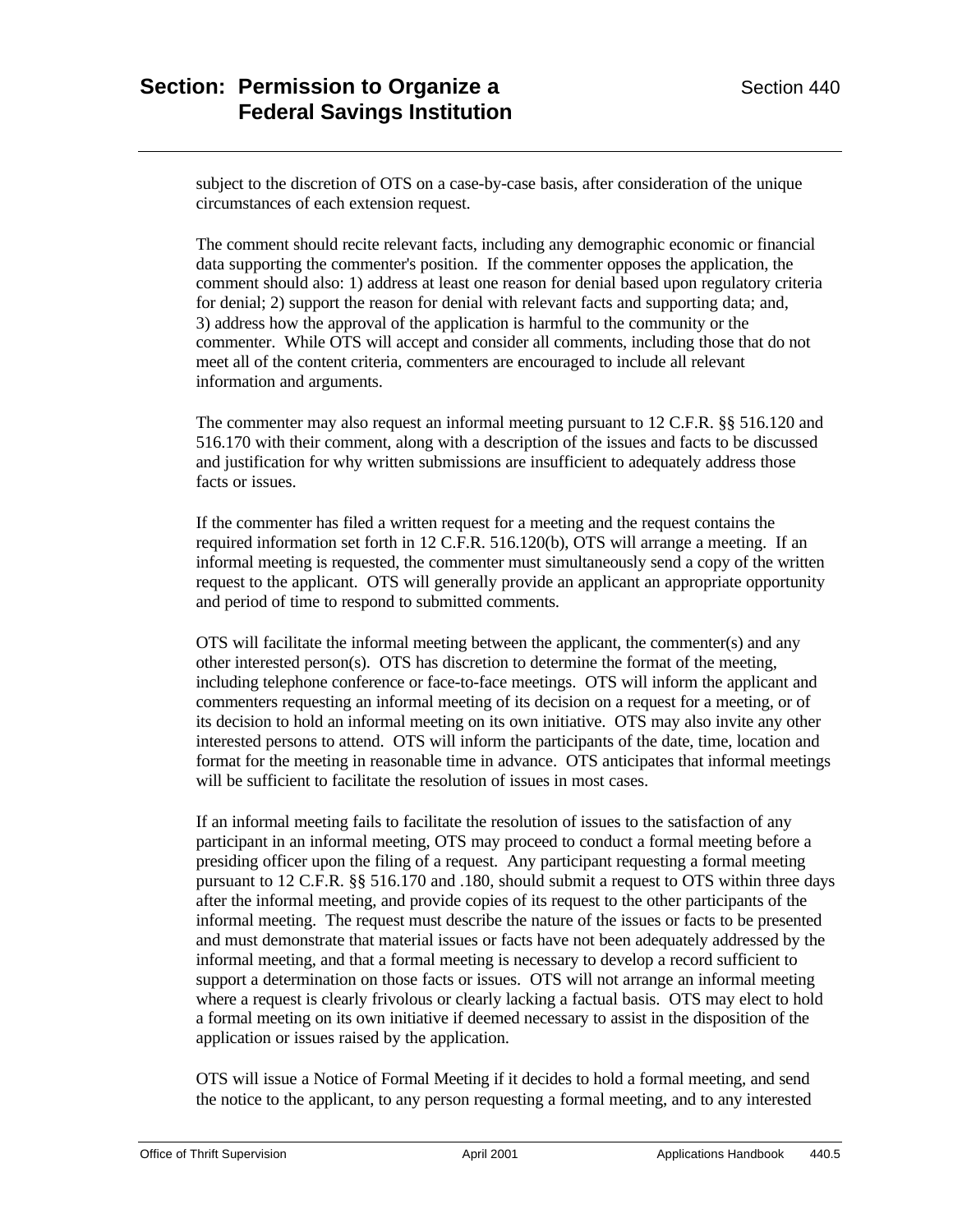person, in its discretion, it desires to invite. Any person receiving the Notice of Formal Meeting must notify OTS within ten days of receipt of the notice of their intent to participate in the meeting. All participants in the formal meeting must provide the names of their presenters and copies of proposed exhibits to OTS, to the applicant, and to any other person designated by OTS, no later than five days before the date of the formal meeting. All presenters of documentary material must furnish copies of the material to OTS and to each other participant. OTS will arrange for a transcript of the meeting, with each participant bearing the cost of any copies of the transcript it requests for its use.

OTS anticipates that most formal meetings will follow an informal meeting. Accordingly, OTS will not grant a request for a formal meeting unless an informal meeting has occurred. However, OTS has the authority to conduct a formal meeting without holding an informal meeting if the meeting is beneficial to the review process and will facilitate a resolution of the issues raised by application.

If OTS has arranged an informal or formal meeting, the processing time frames for the application are suspended until OTS determines that a sufficient record has been developed to address the issues raised in the comments.

# *Interim Institutions*

An interim Federal savings institution, as defined in 12 C.F.R. § 541.18, is an institution chartered under Section 5 of the Home Owners' Loan Act of 1933, as amended (HOLA), to facilitate the acquisition of 100 percent of the voting shares of an existing Federal stock institution or other insured institution by a newly formed company or an existing savings and loan stock holding company, or to facilitate any other transaction OTS may approve. A transaction involving an interim institution requires the submission of OTS Form 1495 with the PTO application.

The approval of an interim application is conditioned upon OTS approval of an application to merge the interim institution into an existing insured savings institution or upon OTS approval of a related transaction. In evaluating the application, OTS considers the following factors:

- The purpose for which the savings institution will be organized;
- The form of any proposed transaction involving the organizing savings institution;
- The effect of the transaction on existing institutions involved in the transactions; and,
- The factors specified in 12 C.F.R.  $\S$  543.2(g)(1) to the extent relevant.

# *Background Checks*

OTS policy requires background investigations of all organizers, proposed senior executive officers, directors, and any individuals or groups acing in concert who own or control, directly or indirectly, ten percent or more of the de novo institution's stock. These individuals are considered management officials of the savings institution for the purpose of OTS's evaluation of the character and qualifications of the savings institution's management. At a minimum, individuals must submit an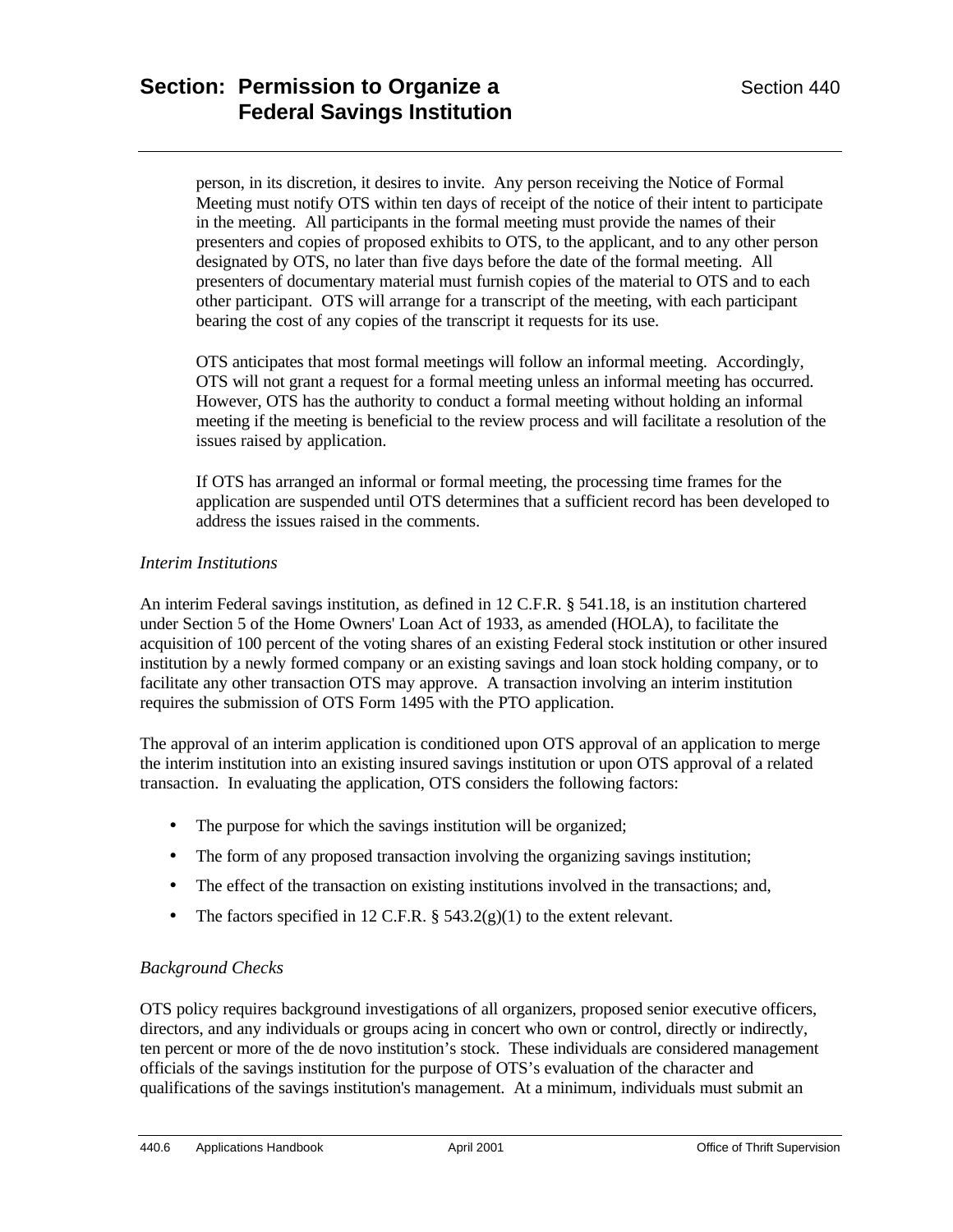Interagency Biographical and Financial form, FBI Fingerprint Card, and a Regulatory Bulletin (RB) 20 Certification Form. RB-20 authorizes OTS to request supplemental information from applicants if the information is useful in completing a thorough background investigation. Applicants can request a waiver from filing portions of this information by providing justification stating why this information is unduly burdensome or unnecessary. Waiver requests will only be granted in limited circumstances and consistent with current OTS policy. The Regional Office must conduct a background investigation in compliance with RB-20. Individuals must be fingerprinted by an independent third party unrelated to the individual or companies affiliated with the individual on fingerprint cards bearing the OTS identification number. Results of all background checks should be addressed in the Regional Office's digest.

# *Eligibility Examinations*

PTO applications may involve transactions where the proposed de novo institution is combined with an existing operating company, or where assets are either acquired by, or contributed to, the proposed de novo institution. For example, if a transaction contemplates the contribution of a mortgage banking company, an examination would normally be conducted to review the company's policies and procedures, internal controls, and management oversight. If a transaction involves the contribution of credit card receivables, loans, or other assets to the de novo institution, an examination would normally be conducted to assess the quality and valuation of such assets. In other circumstances, OTS may have concerns regarding the qualifications of an acquirer to control a financial institution, related to existing operations affiliated with the de novo applicant, if issues involving the treatment of consumers, regulatory compliance, or other matters were identified during the background review of an acquirer. These types of circumstances may require OTS to perform an eligibility examination or to perform a review of parent or affiliated organizations. The examination procedures should be limited to those needed to assess the particular risks posed by the proposed transaction, or necessary to assess significant or novel issues relevant to the application decision.

The Regional Office should determine the need for an eligibility examination as early in the application process as possible. The eligibility examination may include on- or off-site activities. Prior to commencing the on-site work, OTS will forward a Preliminary Examination Response Kit (PERK) requesting more detailed information that should be made available to the examiners upon their arrival. OTS does not normally charge a fee for its eligibility examination. However, OTS may impose an hourly fee if the examination encounters significant problems that require additional review beyond the scope of a standard eligibility examination.

# *Organization of a De Novo by a Holding Company*

The applicant may organize a de novo institution under a holding company structure that will require the filing of the appropriate holding company acquisition application (typically, an H-(e)1) in addition to the PTO application.

Bank holding companies that create de novo savings institutions are not required to submit a holding company application to OTS due to the passage of the Economic Growth and Regulatory Paperwork Reduction Act of 1996 (EGRPR). EGRPR amended Section 10(e)(1)(B) of the HOLA to exempt bank holding companies and companies controlled by bank holding companies from having to seek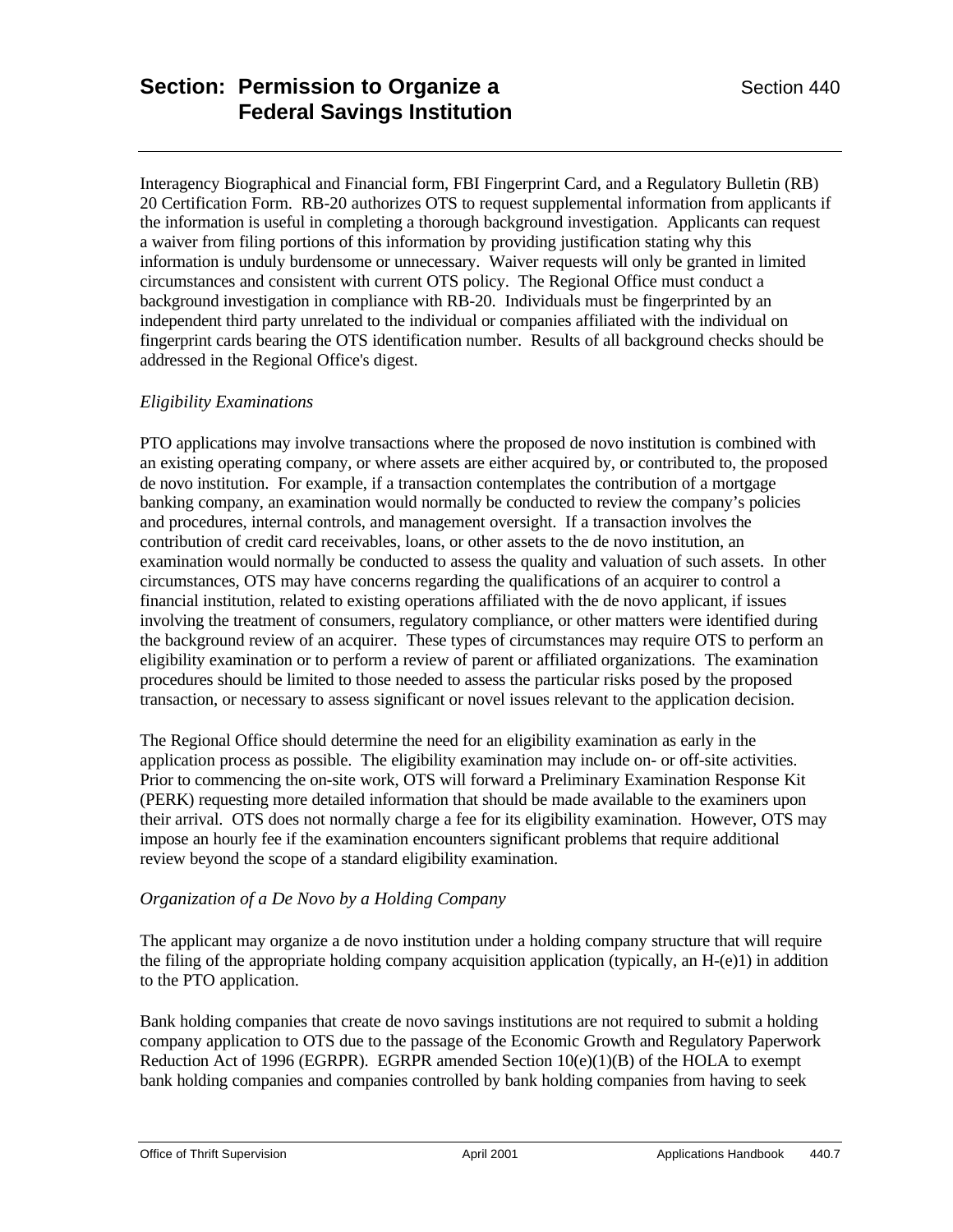# **Section: Permission to Organize a Section 440** Section 440 **Federal Savings Institution**

OTS's approval to acquire a savings institution. The Federal Reserve has the regulatory authority over a bank holding company's acquisition of a de novo savings institution.

## *Federal Home Loan Bank Membership*

The Gramm-Leach-Bliley Act (Section 603) amended Section 5(f) of HOLA to give a Federal savings institution the option of becoming a member of the FHLB.

#### *National Historic Preservation Act*

If the applicant proposes to establish its home or branch office in any historical district, site, building, structure, object or archaeological site, included in, or eligible for inclusion in, the National Register of Historic Places pursuant to the National Historic Preservation Act (NHPA), 16 U.S.C. 470, the application is subject to the requirements set forth in Section 106 of the NHPA.

Section 106 of the NHPA requires Federal agencies to consider the effects of their actions on historic properties and provide the Advisory Council on Historic Preservation (Advisory Council) an opportunity to comment with regard to such actions. To successfully complete a Section 106 review, OTS must:

- Determine if Section 106 of NHPA applies to a given project and, if so, initiate the review;
- Gather information to decide which properties in the project area are listed on or eligible for the National Register of Historic Places;
- Determine how historic properties might be affected;
- Explore alternatives to avoid or reduce harm to historic properties; and
- Reach agreement with the State Historic Preservation Officer (SHPO) or Tribal Historic Preservation Officer (THPO) (where tribal lands or historic properties of significance to such tribes are involved) on measures to deal with any adverse effects or obtain advisory comments from the Advisory Council, which are sent to the head of the agency.

The SHPO coordinates state participation in the implementation of the NHPA, is a key individual in the Section 106 process, and should be involved in each step.

In order to facilitate the Section 106 review, the savings institution must indicate in the application if the proposed main office and/or any branch site affects any district, site, building, or structure listed in, or eligible for listing in, the National Register of Historic Places, specify how such determination was made (e.g., National Register, SHPO/THPO or other), and provide documentation of consultation with SHPO/THPO.

The involvement of Section 106 of NHPA in an application is considered an issue of law or policy. As a result, the analysis of the application must address the requirements set forth in Section 106 of the NHPA.

# **REVIEW GUIDELINES**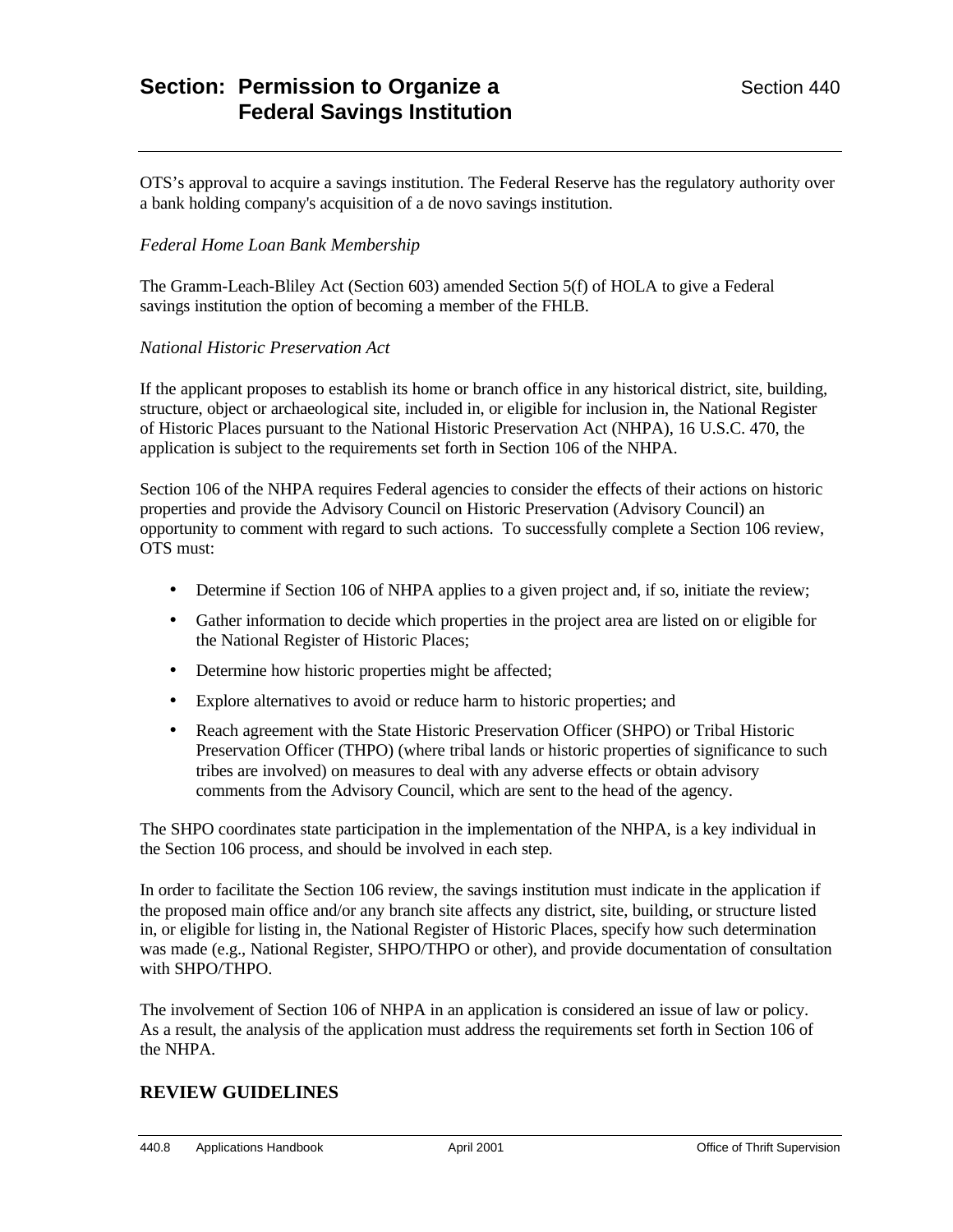#### **Processing Procedures and Time Frames**

As indicated, this application is not subject to delegated authority and will be processed concurrently with OTS-Washington staff. As a general matter, correspondence from OTS regarding applications will be transmitted from OTS-Washington.

Within five business days of receipt of the application and the application fee, the Regional Office must notify the applicant of the application's receipt. The appropriate application fee must accompany each application in order for it to be considered filed. The application will not be considered filed until received by both OTS-Washington and the Regional Office.

Within five business days of receipt of the application, the Regional Office will begin its background investigations on individuals who were required to submit such information in connection with the application. Upon receipt of the application, the Regional Office must forward all FBI Fingerprint Cards to OTS-Washington for processing. The background investigations should include, at a minimum, a search of the applicants in the Westlaw and CIIS databases. When appropriate, OTS must contact other regulatory agencies to seek additional comments on the applicants, or to request examination reports from another agency. For applications involving insurance companies, the Regional Office should contact the Insurance Risk Management Specialist in OTS-Washington to conduct a review of the insurer. All issues that are disclosed in the background check must be addressed directly with the individual. Results of all background checks should be addressed in the Regional Office's digest.

If the application involves specialty areas, such as trust activities or CRA issues, OTS-Washington must provide a copy of the application to the corresponding OTS-Washington specialist.

Within 30 calendar days of receipt of a properly submitted application, OTS shall take one of the following actions.

- Deem the application complete;
- Request, in writing, any additional information necessary to deem the application complete; or
- Decline to further process the application if it is deemed by OTS to be materially deficient and/or substantially incomplete.

Failure by OTS to act within 30 calendar days of receipt of the application for processing shall result in the filed application being deemed complete, commencing the period for review.

OTS must timely review all requests for a waiver of an application requirement that certain information be supplied. Unless OTS requests, in writing, additional information about the waiver request, or denies the waiver request, the waiver request shall be deemed granted.

If additional information is requested, a response must be submitted within 30 calendar days of the letter requesting such information. The applicant may, in writing, request a brief extension of the 30-calendar day period for responding to a request for additional information, prior to the expiration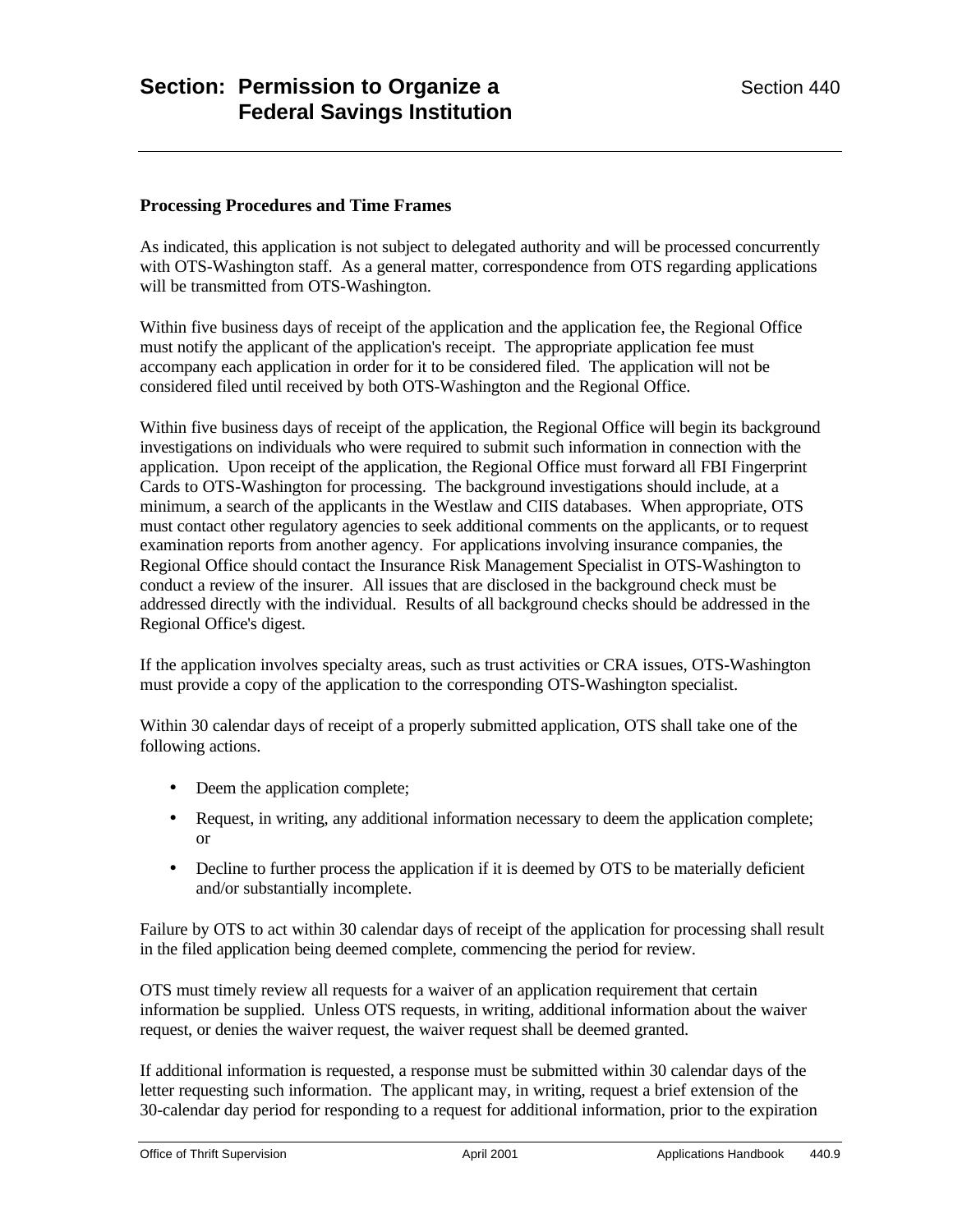of the 30-calendar day time period. OTS, at its option, may grant the applicant a limited extension of time in writing. Failure to respond to a written request for additional information within 30 calendar days of such request may be deemed to constitute withdrawal of the application or may be treated as grounds for denial or disapproval of the application.

After the timely filing of additional information in response to any initial or subsequent request by OTS for additional information, OTS has 15 calendar days to review the additional information for completeness or appropriateness and take one of the following actions:

- Request, in writing, any additional information necessary to deem the application complete;
- Deem the application complete; or
- Decline to further process the application if it is deemed by OTS to be materially deficient and/or substantially incomplete.

The 15-day review period commences when the OTS receives a response that purports to respond to all questions in the information request. OTS may extend the 15-day review period for an additional 15 calendar days, if OTS requires the additional time to review the response. OTS will notify the applicant that it has extended the period before the end of the initial 15-day period.

Failure by OTS to act within 15 calendar days of receipt of the additional information shall result in the filed application being deemed complete, commencing the period for review.

For transactions involving combinations with existing operating institutions or a contribution of assets (companies, loans, receivables, etc.) to the de novo charter, OTS may elect to conduct an eligibility examination during the review process. OTS will not deem an application complete until it concludes the examination. In addition, OTS may request additional information as a result of the eligibility examination, and the applicant must submit a response in accordance with the time frames set forth in this section.

Once the application has been deemed complete, there is a 60-calendar day review period during which time OTS will take into consideration all factors present in the application and render a decision thereon. If, upon expiration of the 60-day review period, assuming no extension has been granted, OTS has failed to act, the application is deemed approved automatically, and the applicant may thereafter consummate the transaction. If multiple applications are submitted in connection with one transaction, the applicable review period for all applications is the review period for the application with the longest review period, subject to statutory review periods.

During the review period, OTS may request additional information if the information is necessary to resolve or clarify the issues presented in the application. OTS may also notify the applicant that the application is incomplete and require that the applicant submit additional information to complete the application. The review period can be extended an additional 30 calendar days if OTS determines that additional time will be required to analyze the proposed transaction. In such cases, OTS must notify an applicant prior to the expiration of the period for review. In situations in which an application presents a significant issue of law or policy, OTS may extend the applicable period for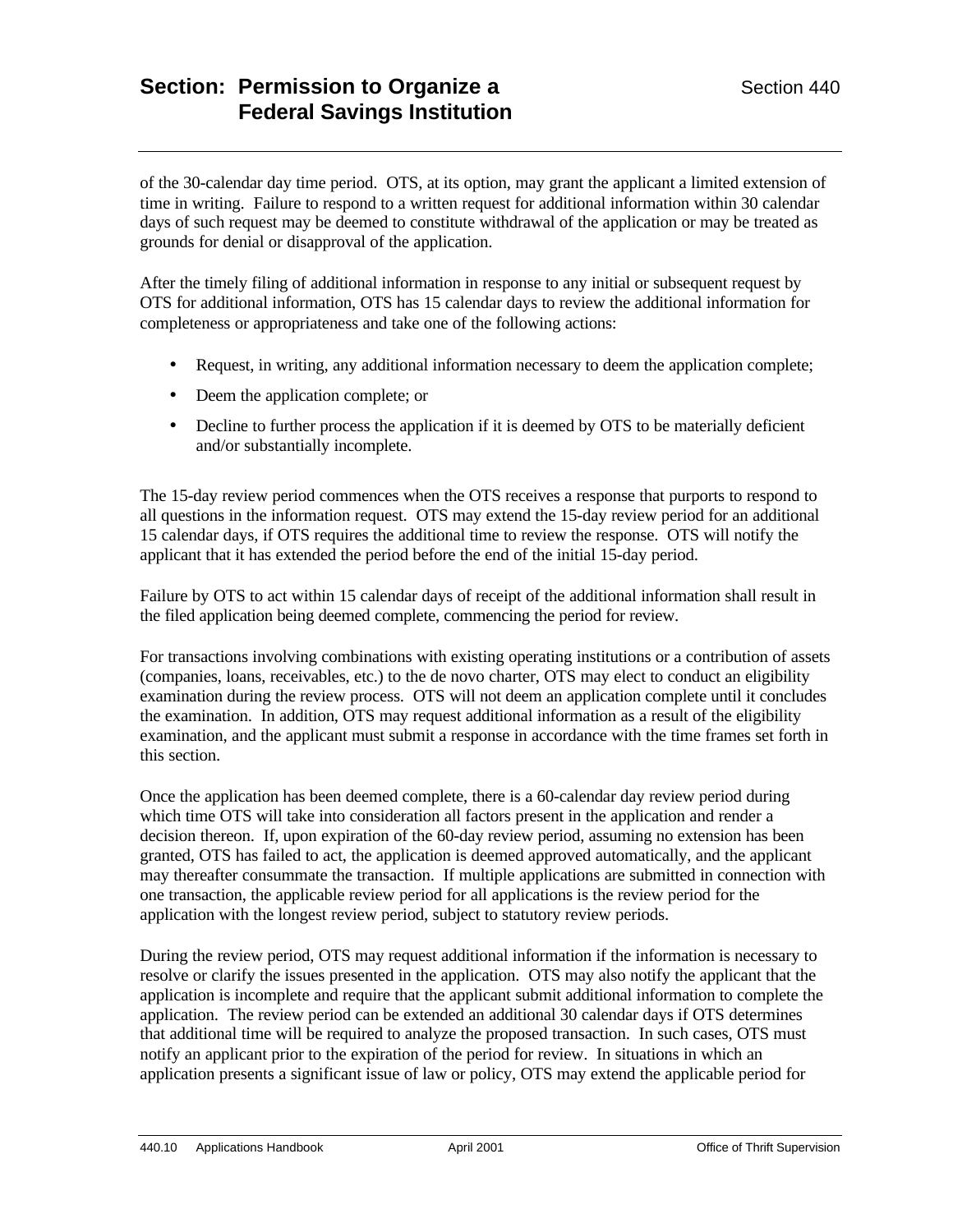review of such application beyond the time period for review. In these cases, written notice must be provided to an applicant no later than the expiration of the time period.

Under 12 C.F.R. § 516.290, if OTS has not acted on a pending application within two calendar years after the filing date, OTS may deem the application withdrawn unless it determines that the applicant is actively pursuing a final determination on the application. Applications that are subject to this withdrawal provision are those that have failed to timely take action such as filing required additional information, or OTS has suspended processing of an application based on circumstances that are, in whole or in part, within the applicant's control and have failed to take reasonable steps to resolve these circumstances.

For purposes of calculating processing time frames, OTS does not include the day of the act or event, in determining the date the time period commences. In determining the conclusion of a time period, when the last day of the time period is a Saturday, Sunday, or a Federal holiday, the last day will become the next day that is not a Saturday, Sunday, or Federal holiday.

## **Regulatory Criteria**

Section 5(e) of the HOLA sets forth the basic criteria that OTS must consider when acting on an application for permission to organize a Federal savings institution. Section 5(e) states that OTS may grant a Federal charter only if, in OTS's judgment:

- The organizers are persons of good character and responsibility;
- A need exists for the savings institution in the community to be served;
- There is a reasonable probability of the savings institution's usefulness and success; and
- The savings institution can be established without undue injury to other local thrift and home-financing institutions.

12 C.F.R. § 552.2-1(b)(1)(v) (12 C.F.R. § 543.2(g)(1)(v) for mutual savings institutions) requires OTS to consider whether the savings institution will perform a role of providing credit for housing consistent with safe and sound operations of a Federal savings institution.

12 C.F.R. § 543.3 sets forth certain policy considerations regarding de novo applications for permission to organize including:

• Minimum Initial Capitalization

A de novo institution must have at least two million dollars in initial capital stock or initial pledged savings or cash. The minimal initial capitalization is the amount of proceeds net of all incurred and anticipated expenses involved in the organization of the savings institution, as well as securities expenses for stock institutions. On a case-by-case basis, OTS may approve a de novo application that has less than two million dollars in initial capital or may require the applicant to have more than two million dollars in initial capital. Charter applications proposing relatively novel or higher-risk operations, such as substantial Internetbased operations, will require additional capital consistent with current OTS policy.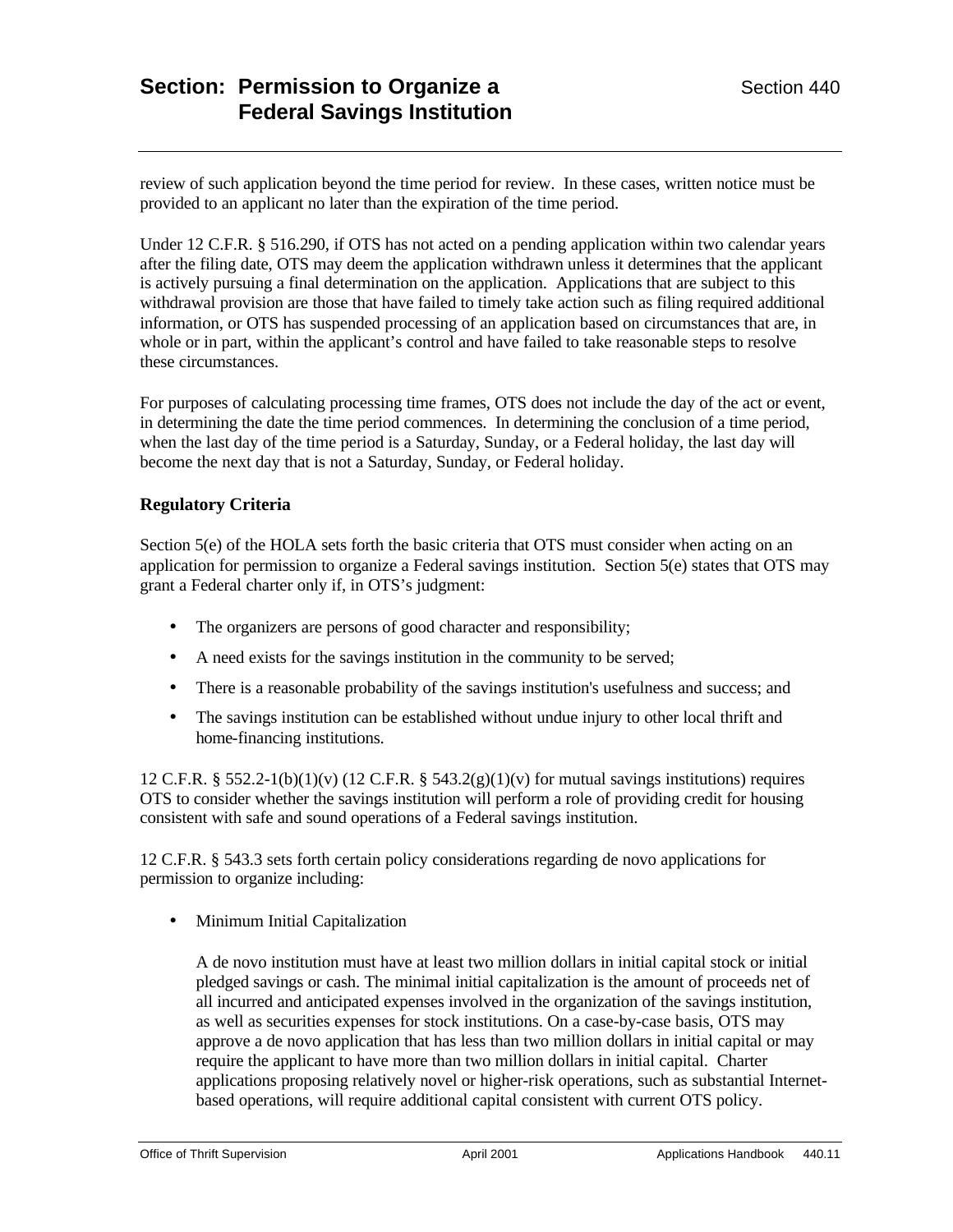• Business Plan

The applicant must submit a business plan materially consistent with OTS requirements, describing the major areas of operations for the first three years of operation of the de novo institution. See Business Plan Guidance Section 625 of the Handbook for information on business plan requirements. The business plan should address the following areas of operation:

- ∗ Lending, leasing and investment activity, including plans to meet the Qualified Thrift Lender requirements;
- ∗ Deposit, savings and borrowing activity;
- ∗ Interest-rate risk management;
- ∗ Internal controls and procedures;
- ∗ A discussion of the requirements set forth in the Community Reinvestment Act and plans for meeting the credit needs of the community, including low- and moderate-income neighborhoods; and
- ∗ Comprehensive financial projections for the first three years of operation.

The business plan must provide for the continuation or succession of competent management subject to the approval of the Regional Office and must further provide that any material change in, or deviation from, the business plan must receive the prior approval of the Regional Office. The business plan must also demonstrate the de novo institution's ability to maintain required minimum regulatory capital pursuant to 12 C.F.R. Parts 565 and 567 for the duration of the plan.

• Composition of the Board of Directors

A majority of the de novo institution's board of directors must be representative of the state in which the savings institution is to be located. The board must be diversified and composed of individuals with varied business and professional experience. In addition, no more than one-third of the board of directors may be in closely related businesses, except in the case of a de novo institution that is wholly owned by a holding company with substantial economic substance. The background of each director must reflect a history of responsibility, personal integrity, and competence sufficient to direct the savings institution in a safe and sound manner.

Pursuant to 12 C.F.R. § 563e.29, OTS must consider the savings institution's plans for meeting its objectives under the Community Reinvestment Act. OTS will review the proposed plan for satisfying the CRA and may deny or condition approval based upon this review.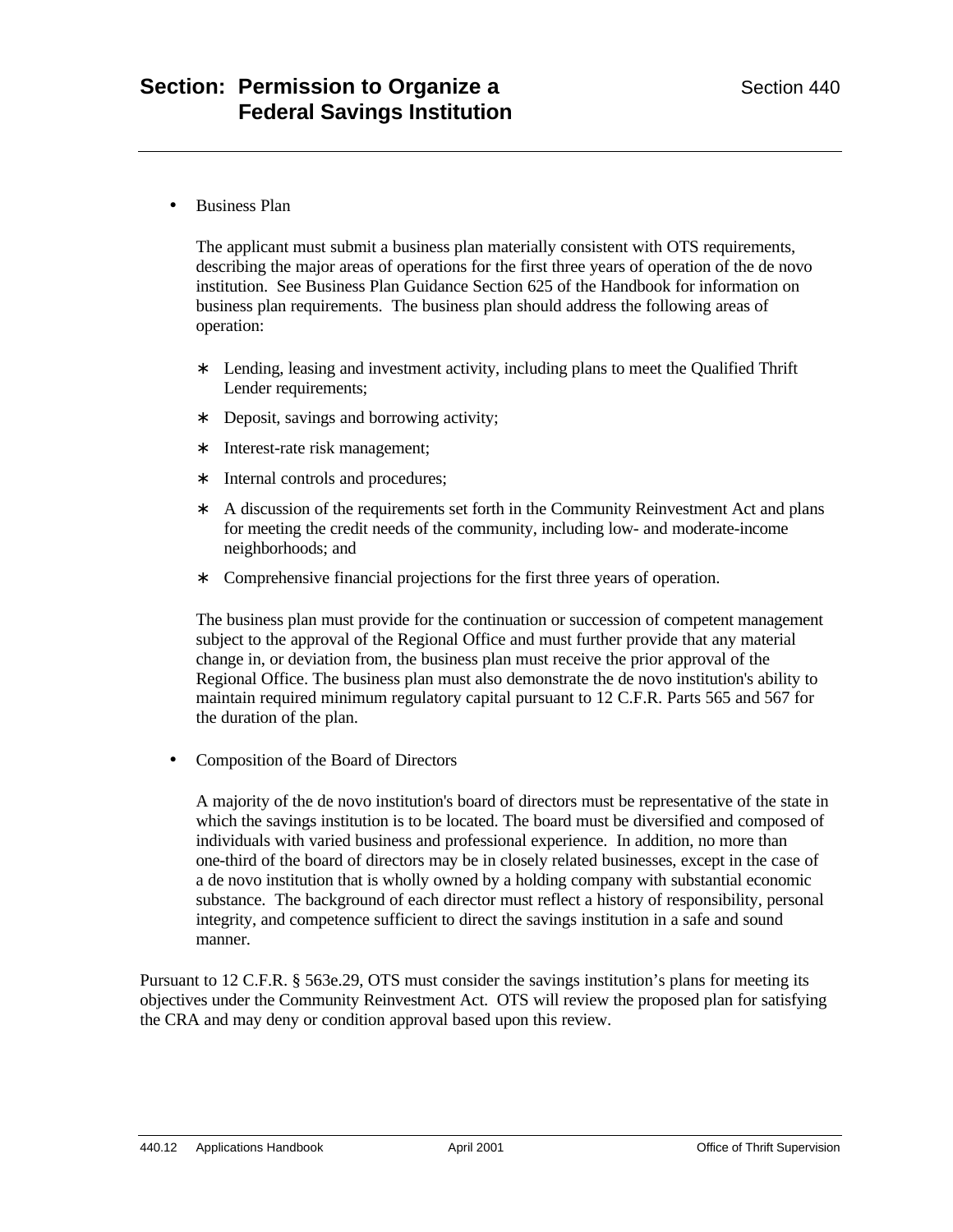## **Decision Guidelines**

The statutory and regulatory requirements are designed to ensure the viability and safe and sound operation of the de novo charter. In general, the analysis should conclude that management and ownership satisfies OTS integrity standards, that management has the expertise to implement the business plan, that the savings institution is viable and will maintain sufficient capital in relationship to its risk profile, that the community will be served and will support the proposed charter, and that the proposed transaction is in compliance with applicable rules and regulations. The following factors should be considered in analyzing the application to determine if the transaction satisfies the applicable statutory and regulatory criteria for approval:

- Did the applicant submit the following forms and information:
	- ∗ Appropriate and properly executed application OTS Form 138 for Permission to Organize to be filed with either: 1) OTS Form 138-E for Permission to Organize a Federal Mutual Savings Association or Savings Bank; or, 2) OTS Form 138-F for Permission to Organize a Federal Stock Savings Association or Savings Bank?
	- ∗ OTS Form 1623 (Interagency Biographical and Financial Report); properly executed RB-20 Certification; and FBI Fingerprint Cards, for each organizer, director, senior executive officer, and controlling shareholder?
	- ∗ Copies of proposed employment contracts and evidence of regulatory compliance?
	- ∗ Description and copies of any proposed stock option plans?
	- ∗ Discussion of specific policies and actions the institution will institute to ensure compliance with Sections 23A, 23B, 22(g) and (h) of the Federal Reserve Act, and with 12 C.F.R. §§ 563.41 and .42?
	- ∗ Oaths of Directors?
	- ∗ Proposed Charter and Bylaws?
	- ∗ Copies of all proposed contracts with affiliates, all contracts not in the ordinary course of business or in excess of 15 percent of the proposed operating budget?
	- ∗ Map of the primary market area? The map should be outlined with a heavy line to indicate the proposed market area(s); the proposed office location and branch offices must be clearly identified; and home office locations and branch facilities of competing savings institutions and commercial banks should be clearly identified. The map must contain a distance scale.
	- ∗ Description of the proposed market area and economic environment that discusses population trends, income, industry and housing patterns?
	- ∗ Copies of any economic survey or market feasibility study used to assess the existing and projected demographic profile of the target market area?
	- ∗ Analysis of anticipated market changes to the proposed market area and factors influencing the expected changes?
	- ∗ Three-year business plan?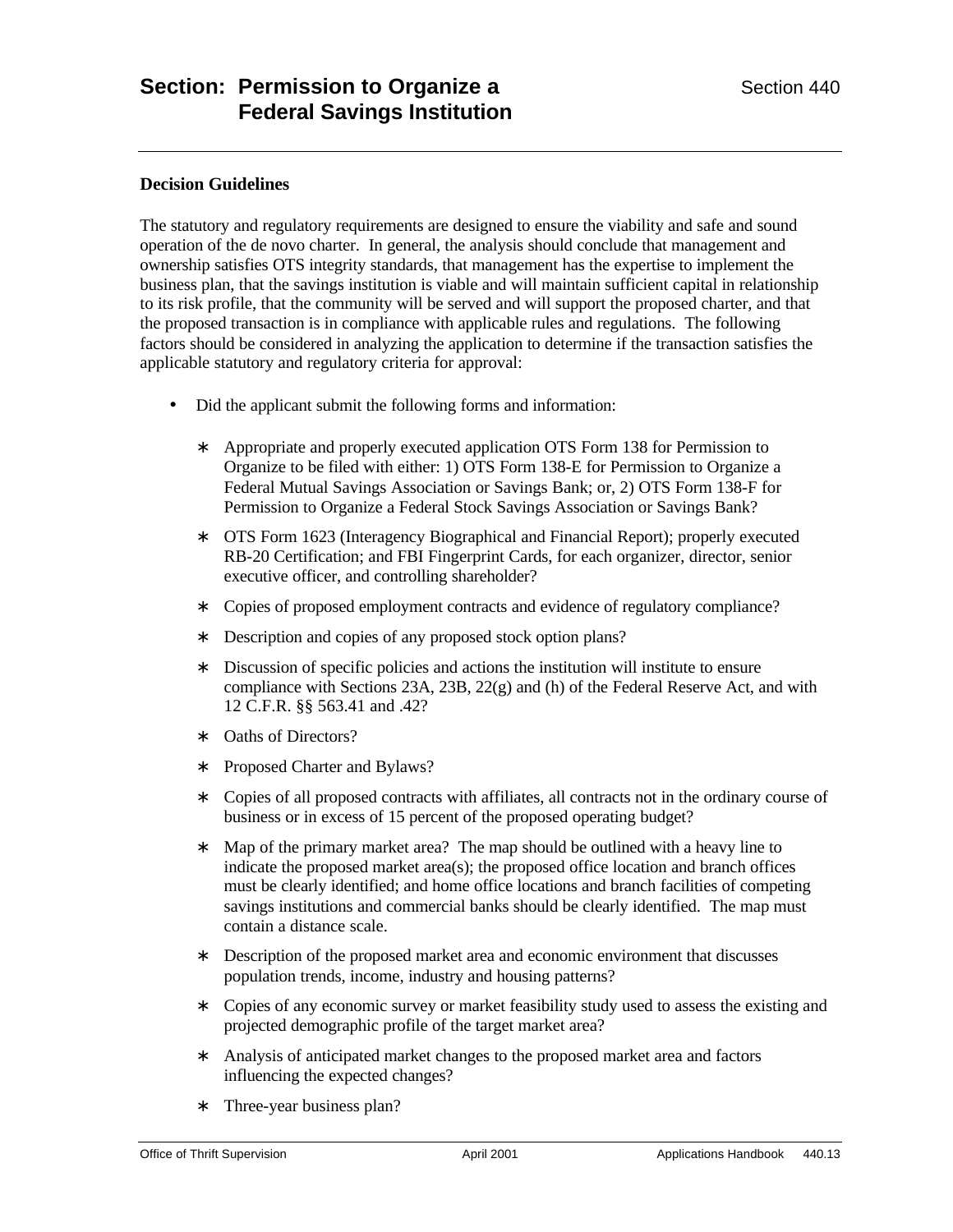- ∗ CRA plan?
- ∗ Notices and/or application forms for related filings, e.g. subsidiaries, trust powers, etc.?
- ∗ Listing of all subscribers to capital stock that are organizers, directors, senior executive officers, ten percent shareholders, and other insiders?
- ∗ Information to demonstrate that the application meets relevant approval standards?
- Do the organizers appear to be responsible, financially stable, competent, and of good character and integrity?
- Did the RB-20 certification or background check (FBI, LEXIS/NEXIS and/or Westlaw, and CIIS, or other) of the organizers, proposed management, and controlling shareholders, indicate that they have been the subject of any enforcement, criminal or questionable actions?
- Was any adverse information found in the background reviews not disclosed by any individual in their RB-20 Certification or on OTS Form 1623?
- Do the Interagency Biographical and Financial Reports (OTS Form 1623) disclose any questionable information? (Any prior employment with a financial institution must be checked).
- In applications involving a proposed existing parent company(ies), did the background review or RB-20 Certification disclose any questionable information on the company(ies) or any affiliate(ies) of the company(ies)?
- Was any adverse information found in the background reviews not disclosed by the company(ies) in its RB-20 Certification Form?
- For transactions with affiliates, will the transactions and contracts comply with Sections 23A and 23B of the Federal Reserve Act, and with 12 C.F.R. §§ 563.41 and .42?
- Will the de novo institution's board of directors have sufficient independence from its parent holding company (ies) and affiliates to ensure that the savings institution will continue to operate without undue influence from these affiliates?
- Do the board of directors and senior management have the qualifications and experience necessary to operate the proposed charter in a safe and sound manner?
- Will the savings institution have sufficient full-time management to ensure safe and sound operations?
- Does the proposed salary and bonus structure appear reasonable?
- Do proposed employment agreements comply with the requirements of 12 C.F.R. § 563.39 and RB 27-a?
- Will the board of directors meet the composition requirements of 12 C.F.R. §§ 543.3(d) and 563.33(a)?
- Has the applicant identified the proposed board and management committees, their functions, and are these committees adequate?
- Will sufficient fidelity coverage on officers and employees be maintained?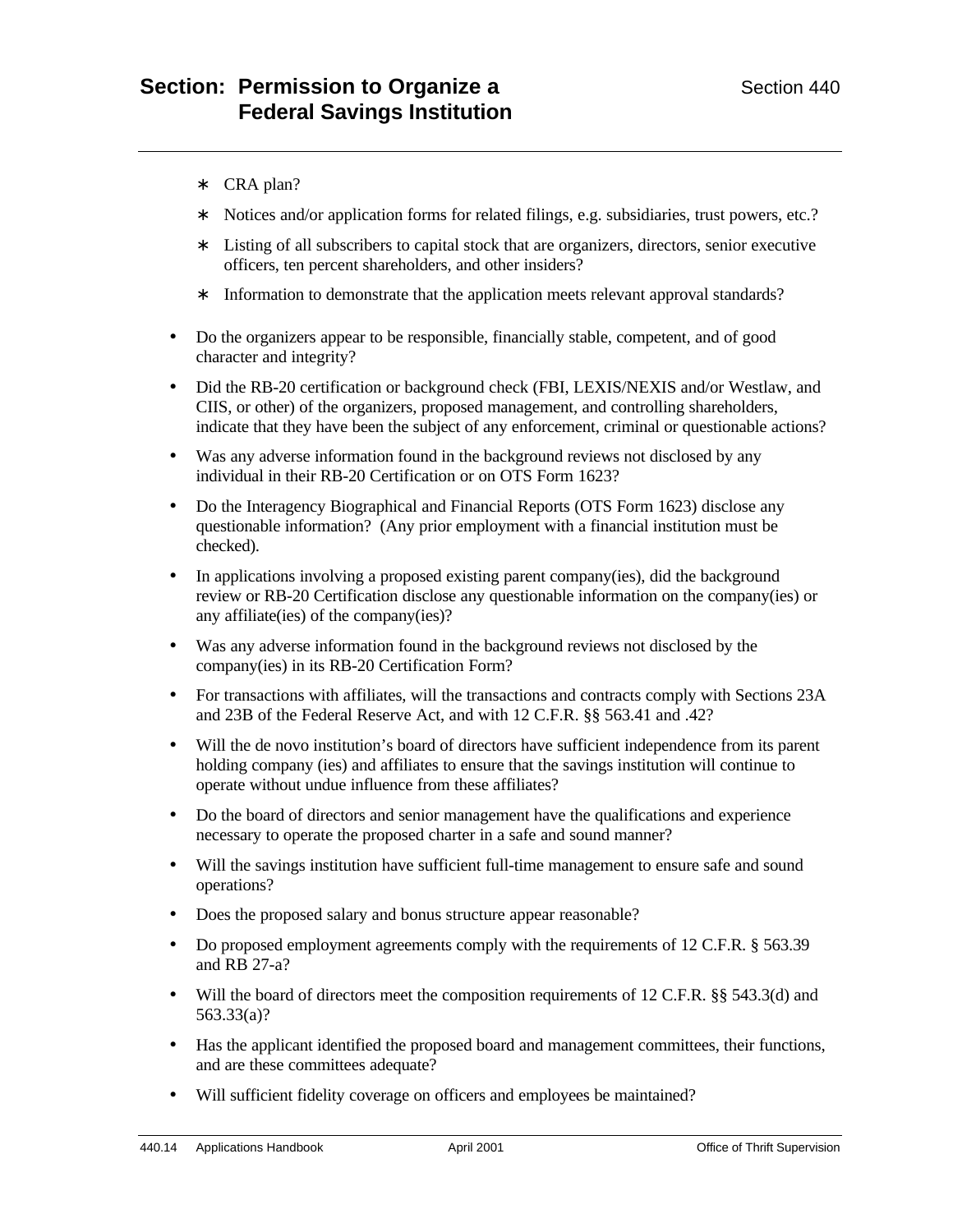- Will the applicant comply with the Management Interlocks Act?
- Does the business plan satisfy OTS requirements?
- Are the underlying assumptions of the business plan reasonable?
- Do the lending activities present unusually high elements of risk, such as a significant volume of activity or concentrations of activity in subprime lending, speculative lending, or credit card activity?
- Do the proposed savings and lending services appear reasonable?
- Will the proposed balance sheet and business strategy comply with the lending and investment limitations of Section 5(c) of HOLA and 12 C.F.R. Part 560?
- In those instances where the office quarters will be purchased or leased from an affiliated person, as defined in 12 C.F.R. § 561.5, did the applicant follow the procedures as set forth in 12 C.F.R. § 563.41?
- Does the investment in fixed assets by the savings institution meet current OTS policy for limitations of initial capital invested in fixed assets?
- Have organizational expenses been estimated and disclosed and their funding been discussed?
- Will organizational costs be expensed in accordance with GAAP and has the expense been recognized in the business plan projections?
- Does the business plan demonstrate compliance with OTS capital requirements over the three-year projections?
- Do the dividend projections in the business plan reconcile with the proposed dividend policy?
- Does the savings institution have capital reserves to offset potential adverse changes in market conditions or for operational performance by the savings institution below business plan projections?
- Is capital adequate based upon the proposed business philosophy or for proposed charters with specialized operations or higher risk profiles (e.g. Internet based banking)?
- Do the business plan projections indicate that OTL compliance will be maintained?
- Are the business plan assumptions reasonable and consistent with local community needs?
- Does the application or business plan raise concerns that may preclude the de novo charter from a favorable decision on its insurance of accounts application?
- Does the description of the local community adequately demonstrate the community's credit needs?
- Does the description of the proposed market area include historical and projected demographic data and trends (e.g. population, unemployment, income, housing, deposit account activity, etc.)?
- Does the proposed market area discussion evaluate each assessment area's financial needs, including consumer, business, non-profit, and government sectors?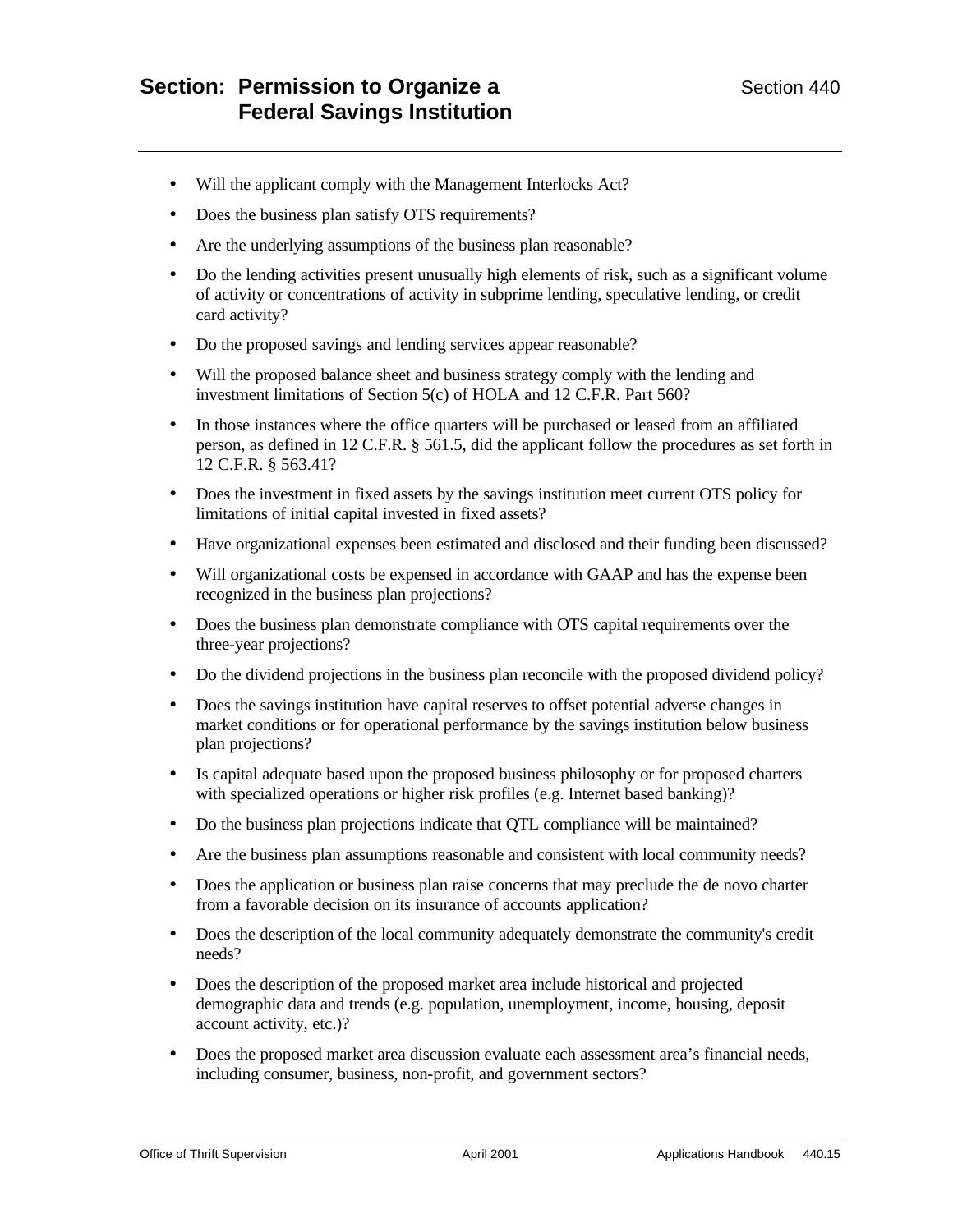- Can the de novo institution be established without undue injury to competing savings institutions and other home financing institutions?
- Does the savings institution have a reasonable plan to meet its obligations under the CRA?
- Will the proposed charter meet the identified convenience and needs in the target market, including the low- and moderate-income needs?
- Will the de novo institution provide credit for housing consistent with safe and sound banking principles?
- Will the employees of the de novo institution participate in a stock option plan, and does the plan meet current OTS policy limitations?
- Will all stock subscriptions be sold at a price that is reasonable and equitable to all parties? Officers, directors, and organizers should not receive the payment of commissions or other compensation for the subscription to or sale of permanent stock.
- Will all stock of a particular class be sold at the same price in the initial offering?
- Will Internet banking activities be conducted in compliance with OTS and Interagency policy?
- Will the de novo institution have a transactional web site subject to OTS review pursuant to 12 C.F.R. § 555.310?
- Will the proposed charter be a Subchapter S Corporation?
- Do the charter and bylaws comply with regulatory requirements?

# **Conditions**

#### *Standard Conditions*

Listed below are the standard conditions of approval for this application type. If OTS imposes any additional or materially different conditions, they must be justified in the supporting documentation.

- The applicant must receive all required regulatory and shareholder approvals for the proposed transaction and submit copies of all such approvals to the Regional Director prior to consummation of the proposed transaction;
- The applicant must consummate the proposed transaction within one hundred and twenty (120) calendar days from the date of the Approval Order;
- On the business day prior to the date of consummation of the proposed transaction, the chief financial officers of the proposed holding company(ies) (Applicants) and the de novo institution must certify in writing to the Regional Director that no material adverse events or material adverse changes have occurred with respect to the financial condition or operation of the Applicants and the de novo institution as disclosed in the applications. If additional information having an adverse bearing on any feature of the applications are brought to the attention of the Applicants, the de novo institution, or OTS since the date of the financial statements submitted with the applications, the transaction must not be consummated unless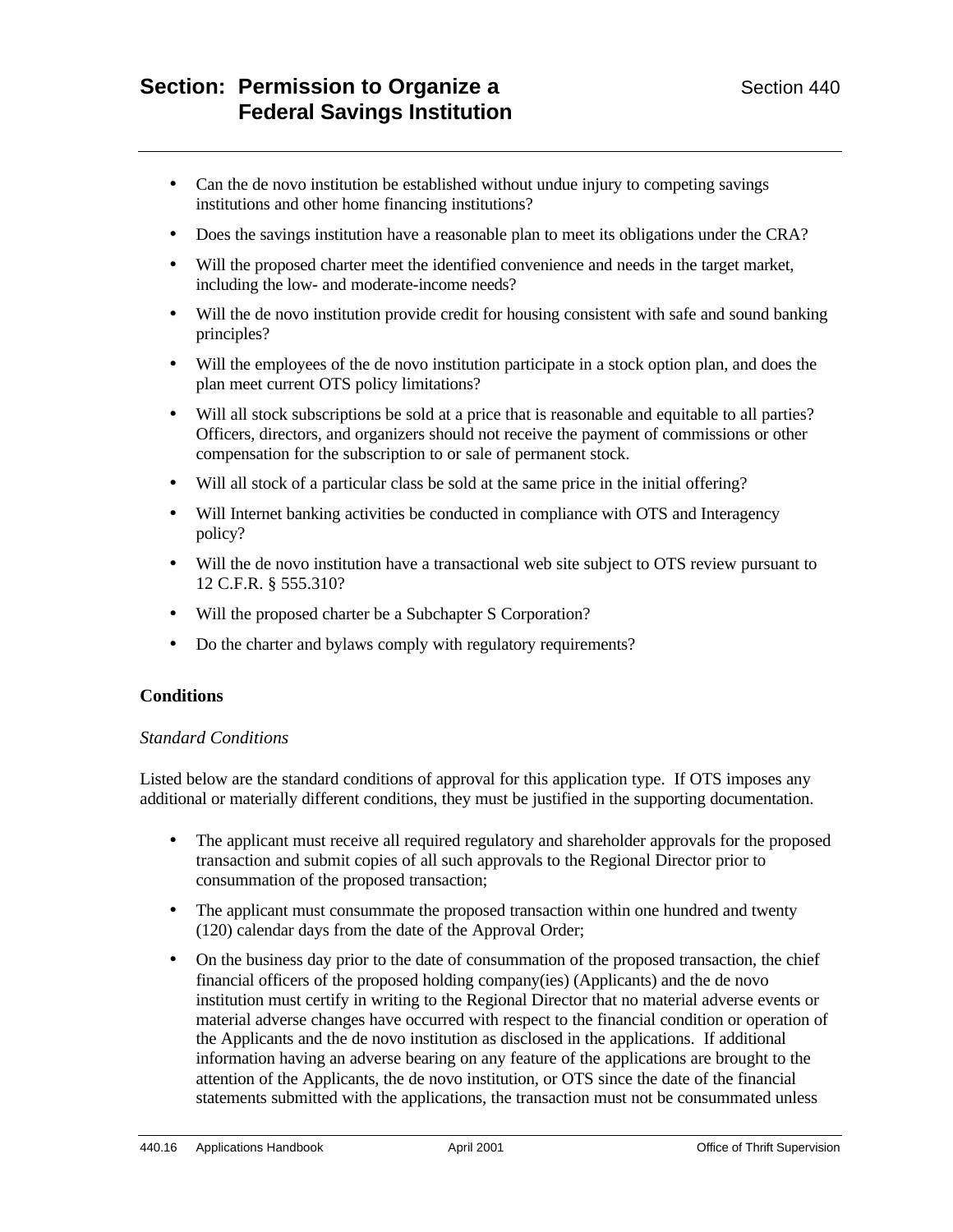the information is presented to the Regional Director, and the Regional Director provides written non-objection to consummation of the transaction;

- The applicant must advise the Regional Director in writing within 5 calendar days after the effective date of the proposed transaction: (a) of the effective date of the proposed transaction; and (b) that the transaction was consummated in accordance with all applicable laws and regulations, the applications, and the Approval Order; and
- The applicant must operate within the parameters of its business plan. The Applicants and the de novo institution must submit any proposed major deviations or material changes from the plan (including changes resulting from decisions made by the Applicants), (OPTIONAL LANGUAGE: and in particular, those pertaining to cross-marketing of products of the Savings Institution and its affiliates, a change in the role of the independent agents, and any changes in the proposed delivery system of the de novo institution's products,) for the prior, written non-objection of the Regional Director. The request for change must be submitted a minimum of 60 calendar days before the proposed change is implemented with a copy provided to the FDIC Regional Office.

# *Nonstandard Conditions*

It is not unusual for the approval order for a PTO application to contain nonstandard conditions of approval. Additional conditions may be warranted in circumstances where the proposed operations are integrated with services or activities involving affiliates, where securities affiliates exist, in structures involving non-shell holding companies, where anti-tying issues are present, or due to unique characteristics or the risk profile of the proposed charter. All nonstandard conditions of approval must be supported with justification in the recommendation memorandum related to approval of the application. Any nonstandard conditions incorporated into the approval order must be summarized in the National Applications Tracking System record for the application. Listed below are examples of frequently seen nonstandard conditions:

- The de novo institution must submit annual independent audit reports to the Regional Director for its first three fiscal years. These reports must be in compliance with the audit rules set forth at 12 C.F.R. § 562.4;
- Any contracts or agreements pertaining to transactions with affiliates, not yet submitted to the OTS for review, must be provided to the Regional Director at least 30 calendar days prior to execution for a written non-objection prior to implementation;
- (Applied on a case-by-case basis, customarily used for holding company structures in which there is expected to be significant reliance on affiliates for certain services.): At least 40 percent of the de novo institution's board of directors must be individuals who are not officers or employees of the applicants or affiliates thereof or have otherwise been determined by the Regional Director to lack sufficient independence, and at least one member of the de novo institution's board of directors must be an individual who is not an officer, director or employee of the applicants or any affiliate and who is not an officer or employee of the de novo institution or have otherwise been determined by the Regional Director to lack sufficient independence;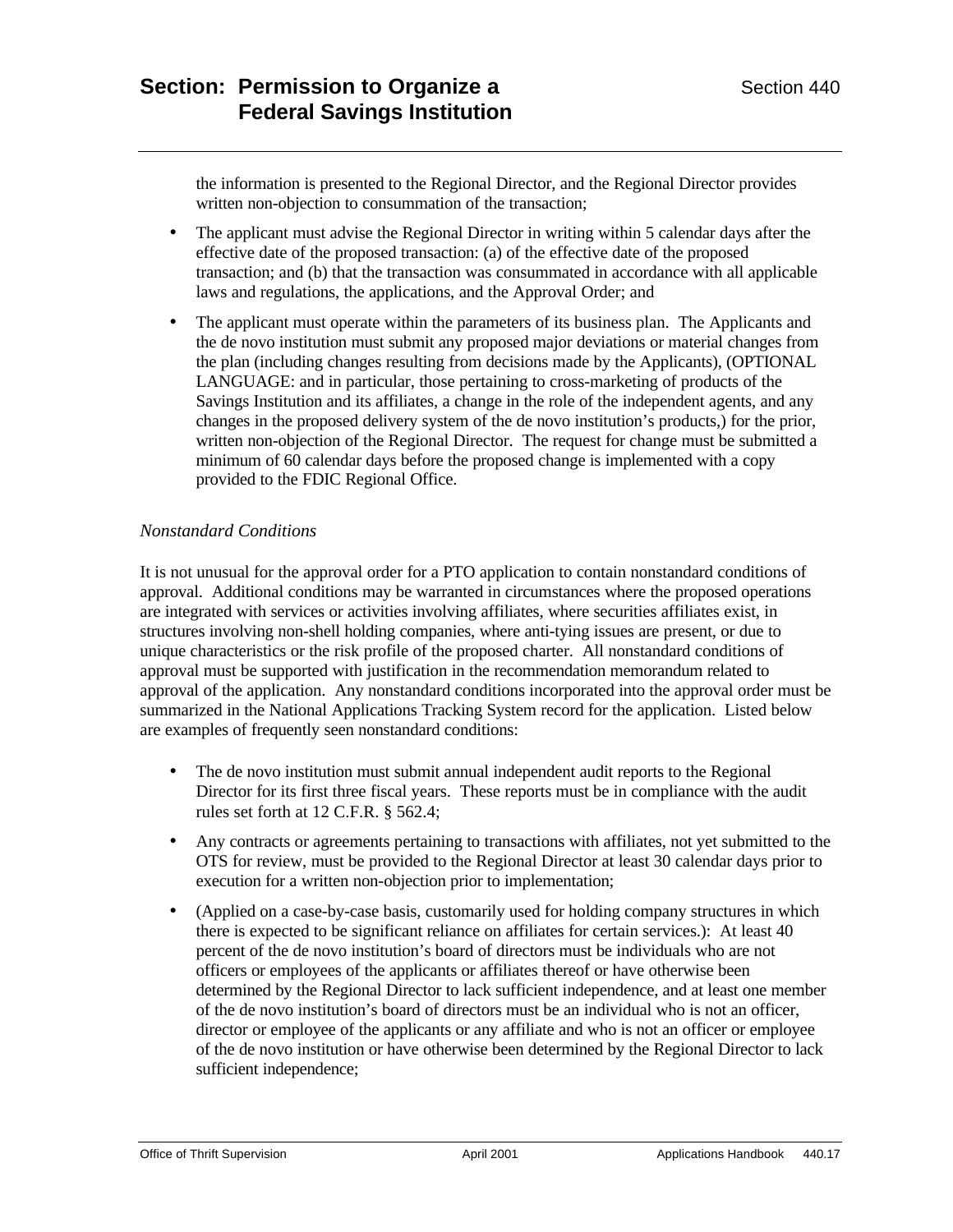- (For trust only applicants): At least 50 percent of the audit and investment committees established by the de novo institution must be directors who are not officers or employees of the de novo institution, the applicants or any affiliates. If compliance with this condition involves the selection of additional directors, each director must receive the prior written approval of the Regional Director;
- Within the first year of its operation, or a longer period if determined, the proposed appointment of any permanent executive officers or directors of the de novo institution is subject to the prior review and non-objection of the Regional Director;
- The applicants, its affiliates and the de novo institution must comply with the anti-tying restrictions of 12 U.S.C. §§ 1464(q) and 1467a(n) and must develop written procedures to effect such compliance. The procedures must be submitted for the review and non-objection of the Regional Director prior to the opening of the de novo institution for business (alternative language if not cross marketing at the onset of business: at least 30 calendar days prior to the commencement of the cross-marketing activity);
- A majority of the de novo institution's board of directors must not be individuals who are officers, directors or employees of any affiliate of the de novo institution that engages in securities brokerage, securities dealing, investment company, or investment advisor activities (Securities Affiliate(s)); and
- The de novo institution is prohibited from sharing common officers with any Securities Affiliate unless prior written approval is obtained from the Regional Director, which shall be based on criteria such as regulatory compliance, experience, character, integrity and the ability to perform both duties.

# **RECORDKEEPING REQUIREMENTS**

All correspondence related to the processing of the notice or application should be consolidated into a file copy to be sent to a central file. Both the Regional Office and OTS-Washington will maintain a separate file copy for nondelegated filings. The file copy must include a copy of the original filing including any exhibits, all amendments, all internal and external correspondence between interested parties, all documentation associated with the review and analysis of the filing, and all decision, recommendation memorandum, and compliance material. The file copy must be organized and separated into public and confidential material, and clearly identified as such. The public and confidential sections should be arranged in chronological order, or in a similarly organized fashion.

# **MONITORING AND CONTROL**

The Regional Office will monitor compliance with all conditions imposed in connection with an application's approval. The applicant must submit evidence of satisfaction of the conditions included in the approval order to the Regional Office within the stated time frames.

The Regional Office should notify the appropriate staff responsible for the supervision and examination of the savings institution regarding the action taken on an application, and provide staff with copies of the approval order. If an application is approved, the first examination of the savings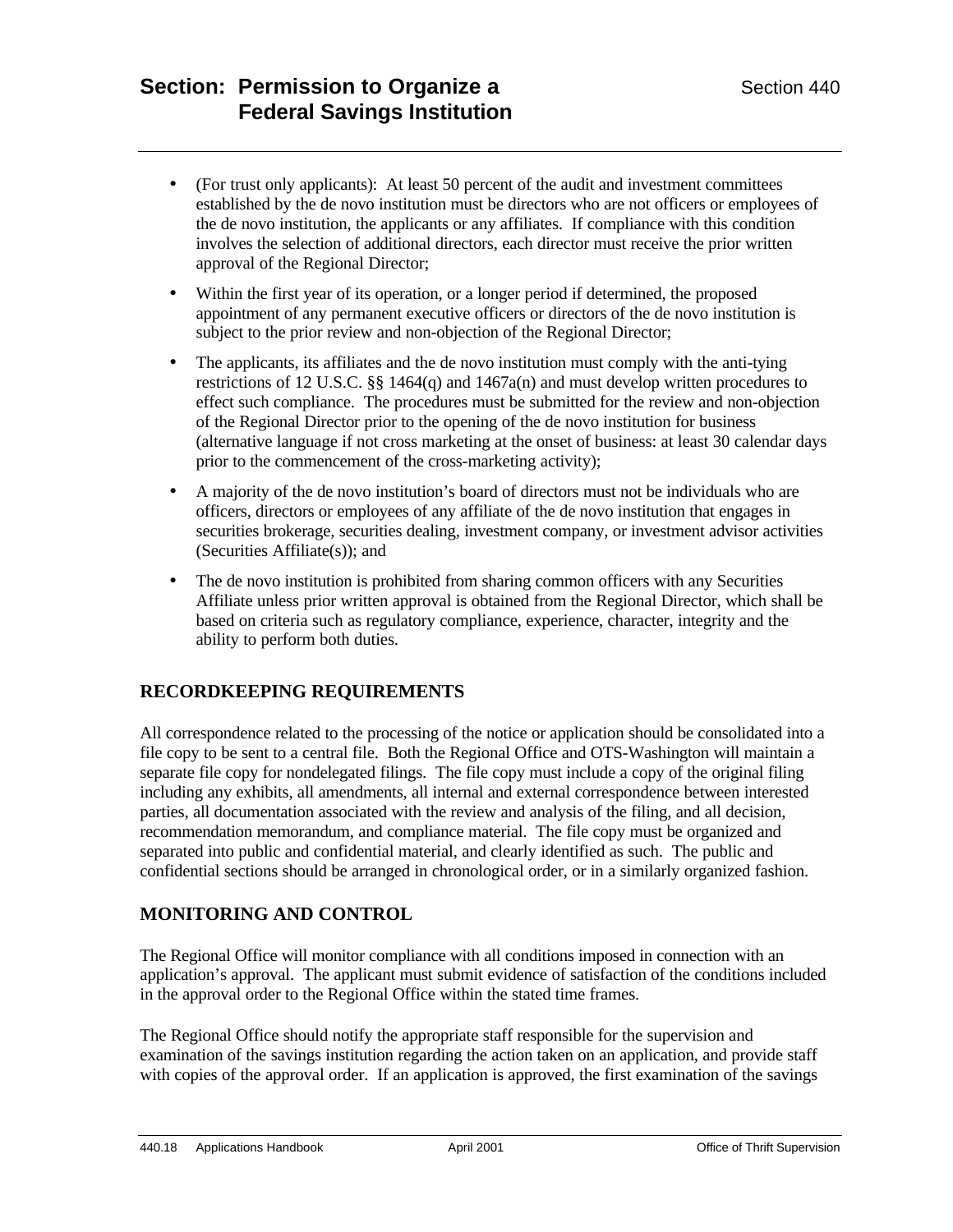institution following the approval should include a review of compliance with all conditions of approval and any changes in operations as a result of the transaction.

A review of the application file should be made after all compliance material is received to ensure that the file is complete. Any deficiencies should be corrected before the file is sent to storage.

OTS-Washington may conduct a post audit review of the application in the Regional Office, including a review of the documentation maintained in the application file.

## **INFORMATION SOURCES**

#### **Statutes**

| 12 U.S.C. § 1464           | HOLA Section 5(b); Deposits and Related Powers   |
|----------------------------|--------------------------------------------------|
| 12 U.S.C. § 1464           | HOLA Section 5(c); Loans and Investments         |
| 12 U.S.C. § 1464           | HOLA Section 5(e); Character and Responsibility  |
| 12 U.S.C. § 1464           | HOLA Section $5(q)$ ; Tying Arrangements         |
| 12 U.S.C. § 1467a          | HOLA Section 10(m); Qualified Thrift Lender Test |
| 12 U.S.C. § 1467a          | HOLA Section 10(n), Tying Arrangements           |
| 12 U.S.C. § 1468           | HOLA Section 11; Transactions with Affiliates    |
| 12 U.S.C. §§ 2901, et seq. | <b>Community Reinvestment Act</b>                |
| 12 U.S.C. §§ 3201, et seq. | Depository Institution Management Interlocks Act |
|                            |                                                  |

#### **Regulations**

| 12 C.F.R. Part 516             | <b>Applications Processing Guidelines</b>                       |
|--------------------------------|-----------------------------------------------------------------|
| 12 C.F.R. § 541.18             | <b>Interim Federal Institution</b>                              |
| 12 C.F.R. § 543.2              | Application for Permission to Organize                          |
| 12 C.F.R. § 543.3              | "De Novo" Applications for a Federal Association Charter        |
| 12 C.F.R. § 543.5              | Issuance of a Charter                                           |
| 12 C.F.R. § 543.6              | Completion of Organization                                      |
| 12 C.F.R. § 545.92             | <b>Branch Offices</b>                                           |
| 12 C.F.R. § 552.2-1            | Procedures for Organization of Federal Stock Association        |
| 12 C.F.R. § 552.2-2            | Procedures for Organization of Interim Federal Stock            |
|                                | Association                                                     |
| 12 C.F.R. § 552.3              | <b>Charters for Federal Stock Associations</b>                  |
| 12 C.F.R. $\S$ 552.5 – 552.6-3 | <b>Bylaws for Federal Stock Associations</b>                    |
| 12 C.F.R. Part 560             | Lending and Investment Limitations                              |
| 12 C.F.R. § 561.4              | <b>Affiliate Definition</b>                                     |
| 12 C.F.R. § 561.5              | <b>Affiliated Person (Definition)</b>                           |
| 12 C.F.R. § 561.14             | Controlling Person (Definition)                                 |
| 12 C.F.R. § 561.35             | Officer (Definition)                                            |
| 12 C.F.R. § 563.33             | Directors, Officers and Employees                               |
| 12 C.F.R. § 563.39             | <b>Employment Contracts</b>                                     |
| 12 C.F.R. § 563.41             | Loans and other transactions with affiliates and subsidiaries   |
| 12 C.F.R. § 563.42             | Additional standards applicable to transactions with affiliates |
|                                | and subsidiaries                                                |